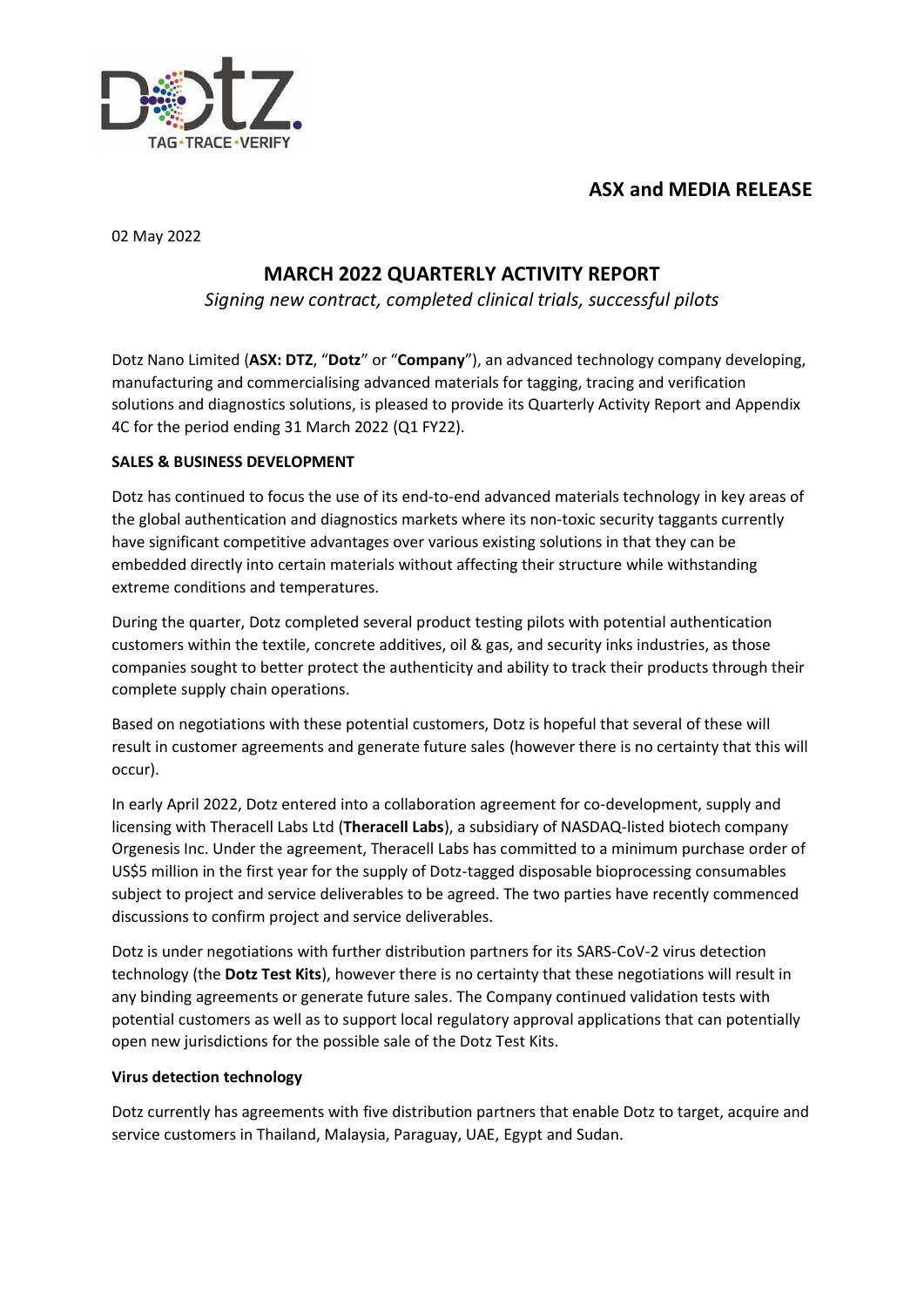

The use by Dotz of its current reputable distribution partners is designed to enable Dotz to costeffectively promote, sell and distribute the Dotz Test Kits in several markets through the leveraging of local expertise and networks of distribution partners to secure new sales, particularly across healthcare systems.

Dotz requires regulatory approval to sell its Dotz Test Kits in most new markets. The nasopharyngeal swab and saliva-based Dotz Test Kits have already obtained the CE Mark, clearing the product for sale in the European Union<sup>1</sup>.

Dotz is still in the process of trying to obtain US FDA Emergency Use Authorisation for both the distribution and/or use of its Dotz Test Kits in respect of both nasopharyngeal swab and saliva samples, after Dotz filed its initial application in April 2021.<sup>2</sup> However, the FDA is modifying requirements frequently, and as a consequence of the uncertainty these modifications have caused Dotz cannot currently provide an estimated timeline for the outcome of its US FDA Emergency Use Authorisation application (noting also that there is no certainty that the FDA will provide Dotz with the Emergency Use Authorisation, whether for the nasopharyngeal swab Dotz Test Kits and/or the saliva-based Dotz Test Kits).

### **OPERATIONAL PROGRESS**

Distributor for Thailand is still in the accreditation and regulation process, which needs to be satisfied before orders can be made<sup>3</sup>, noting there is no certainty that the relevant local regulatory approvals and authorisations will be obtained, or obtained in a timely manner.

Acceditation and regulation process in Malaysia has paused due to difficulties in complying with some of the process' requirements including extensive clinical trials and quality assurance certifications that Dotz has yet to obtain. Dotz can not be certain that these difficulties will be resolvedor that local regulatory approvals and authorisations will be obtained.

In Q1 FY22, Dotz didn't fulfill existing Dotz Test Kits purchase orders:

- US\$ 2.1 million purchase order from Hygiene Links for the UAE, Egypt and Sudan.
- US\$ 200,000 purchase order for El Alamo in Paraguay.

Due to evolving changes in the COVID-19 testing market and significant decrease in demand for COVID testing products, Dotz believes that the chances of the fulfillment of these commitments are low, hence there is no certaintly regarding any income to be generated from these commitments.

While the Company is in the final stage of completing quality assurance to allow it to fulfill future Dotz Test Kits orders, either from Thailand or any other market, it notes there is no certiantly that such orders will be secured or timing on when they will be placed.

<sup>&</sup>lt;sup>1</sup> Although some countries in the European Union have additional import regulatory requirements that Dotz will need to comply with if it intends to sell the Dotz Test Kits in those countries.

<sup>2</sup> Refer to the Company's announcement on 7 April 2021 for further details of the Company's filing of the application.

<sup>&</sup>lt;sup>3</sup>For details on the additional local regulatory requirements to sell Dotz Test Kits to the private and public sector in Thailand, refer to Dotz's announcement to ASX dated 8 December 2021.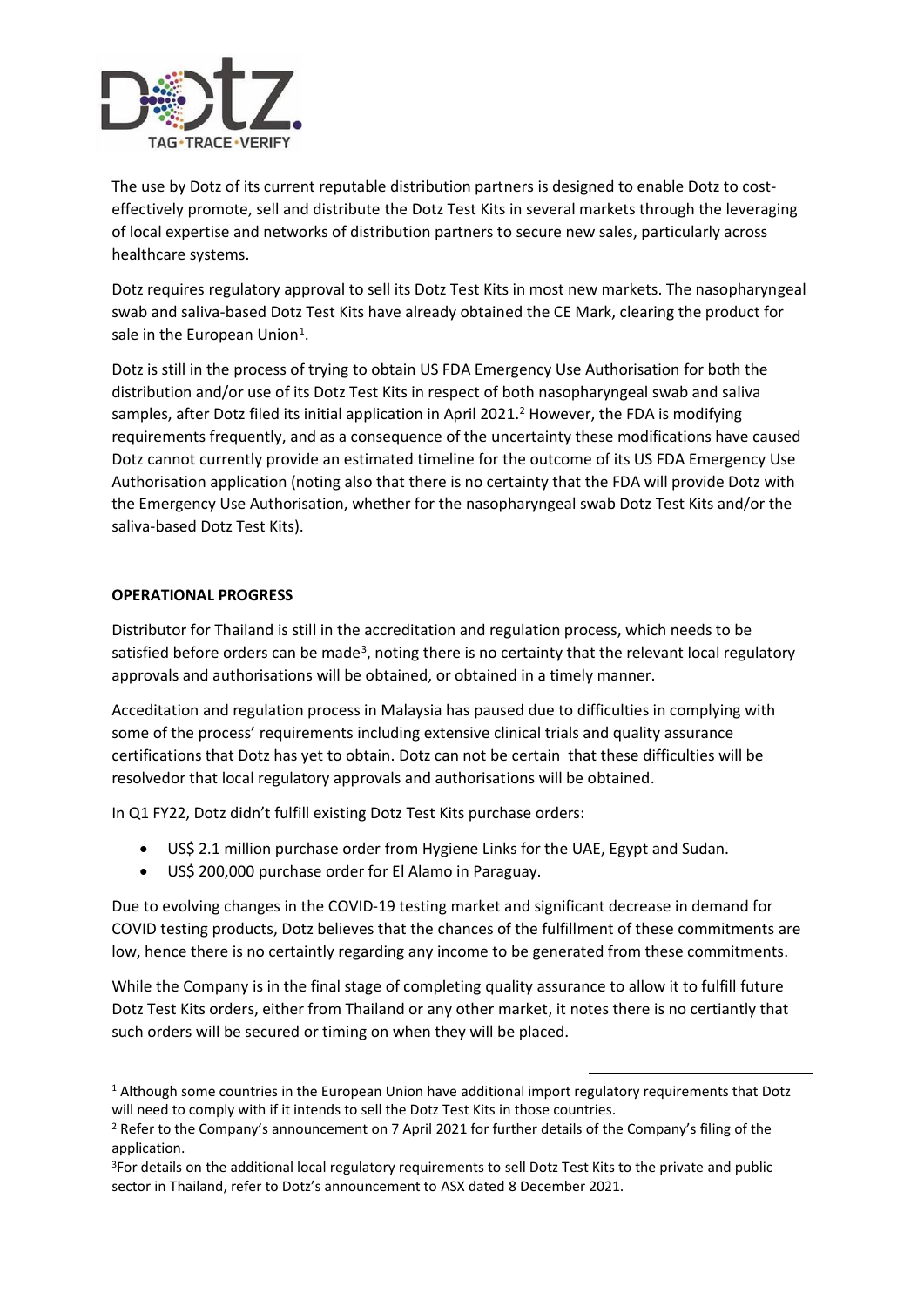

The Company continues to engage with its 'Secured by Dotz' authentication customers and distributors for the following outstanding orders:

- the outstanding US\$255,000 order from UEG in connection with the second agreement with UEG, which was due in Q1 2021 (noting UEG paid its commitment under its first agreement in the amount of US\$300,000 in 2020), and the outstanding \$502,000 from V2 Tech, which was due in Q4 2020 (noting AUD\$26,000 was received from V2 Tech in 2020);
	- o due to changes in the COVID-19 related markets, Dotz believes that these commitments will not be fulfilled as is, and is engaging these customers to amend commitments so that both companies will market Dotz solutions to other non-COVID-19 markets.
	- o Dotz currently believes that the future amended orders will be substantively honored, although there is no certainty that these amendments will be fulfilled or timing.
- the outstanding US\$450,000 order from TT Medical, which was due in Q1 2021 (noting TT Medical had made advance payments in total of US\$250,000 up to July 2021).
	- o Due to a significant decrease in demand for COVID-related testing products, Dotz believes that the chances for this order to be fulfilled and the possibility of income to be generated from this commitment are low.

### **Product development & customer testing**

Several tests have occurred with prospective customers within the authentication and diagnostics industries with a view to showing proof of Dotz's capability in marking and detection capability on the respective prospective customers' actual products and supply chain.

The majority of these pilots validated the capability of Dotz's end-to-end marking and verification technology and the Company is in negotiations with these potential customers, pursuing customer or distribution agreements (however there is no certainty that these negotiations will result in any customer agreements or generate future sales).

#### **CORPORATE**

#### **New CFO**

In March 2022, Dotz appointed Mr Guy Khavia as Chief Financial Officer.<sup>4</sup>

Mr Khavia brings more than 20 years' experience to the role including 11 as regional CFO at Amplifon SpA (BIT:AMP), the Milan-headquartered global leader in hearing healthcare and the world's largest hearing aid retailer.

<sup>4</sup> Refer to Dotz's announcement on 18 March 2022 for further details regarding Mr Khavia's appointment as CFO.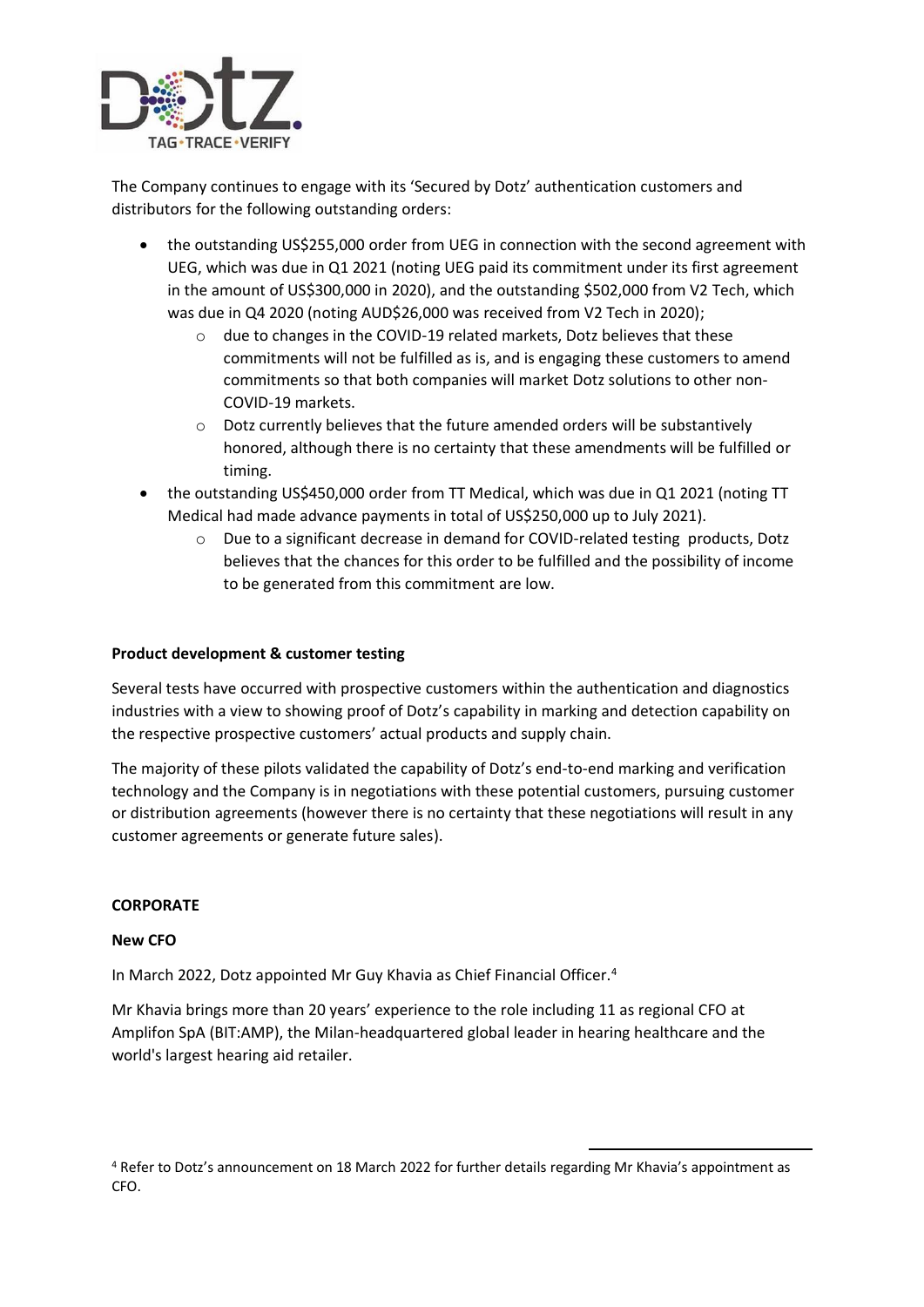

He has also worked as a CFO and senior consultant at global technology and commercial companies including Pagaya Technologies and Classic Air Group and at KPMG and BDO.

# **CEO change**

As disclosed to ASX on 7 April 2022, Mr Gideon Shmuel agreed to step down from his role as CEO and Executive Director of the Company after the reporting period, effective 30 September 2022. From 6 April 2022, Mr Shmuel is no longer involved in the day-to-day running of the Company, but is assisting in ensuring a smooth transition to new leadership.

The Board of Dotz will assist CFO Mr Guy Khavia in managing the business while a search for a new CEO is undertaken. The Board has commenced the search for a new CEO with strong sales and marketing experience and a proven track record scaling technology businesses to profitability.

Australian-based Independent Director Mr Garry Browne AM will continue to spend time in Israel during this interim period, with fellow Board members Ms Kerry Harpaz and Mr Doron Eldar also spending time in Israel to assist Mr Khavia in running Dotz. The Board members have spent significant time over the last month in Israel supporting the team.

# **FINANCIALS**

As of 31 March 2022, Dotz had a cash and equivalents balance of US\$2.785 million (31 December 2021: US\$4.137 million). Notable operating cash flow items during the quarter included: Customer receipts of US\$9K, research and development costs of US\$414K, advertising and marketing expenses of US\$156K, staff payroll (excluding R&D, sales and marketing) of US\$332K and administration and corporate costs of US\$430K.

Payments to related parties over Q1 FY22 were US\$214K and included CEO and Executive remuneration, non-executive director fees, corporate advisory fees paid to an entity related to Director Doron Eldar and amounts relating to company secretarial fees for Mr Ian Pamensky.

# **OUTLOOK**

After demonstrating Dotz's product capability claims with recent verification testing pilots, Dotz is in negotiations to secure new sales and distributors for its diagnostic and authentication solutions (however there is no certainty that any sales or distributors will be secured).

Dotz Chairman Bernie Brookes said, "Demand for our Graphene Quantum Dotz markers is diverse, spanning many industries. Anti-counterfeiting, track & trace and traceability markets are huge markets with global companies acutely aware of the need to authenticate their product, better track production and protect their supply chains. Our authentication technology currently has several significant competitive advantages to assist them to do that.

"As countries around the world speed up their progress towards normalcy, we acknowledge the changes in demand for COVID-19 detection tests. However, we are still in negotiation and communication with various customers and reputable distributors to advance our solution within this ever-changing market."

*This announcement has been authorised for release by the Board of Dotz Nano.*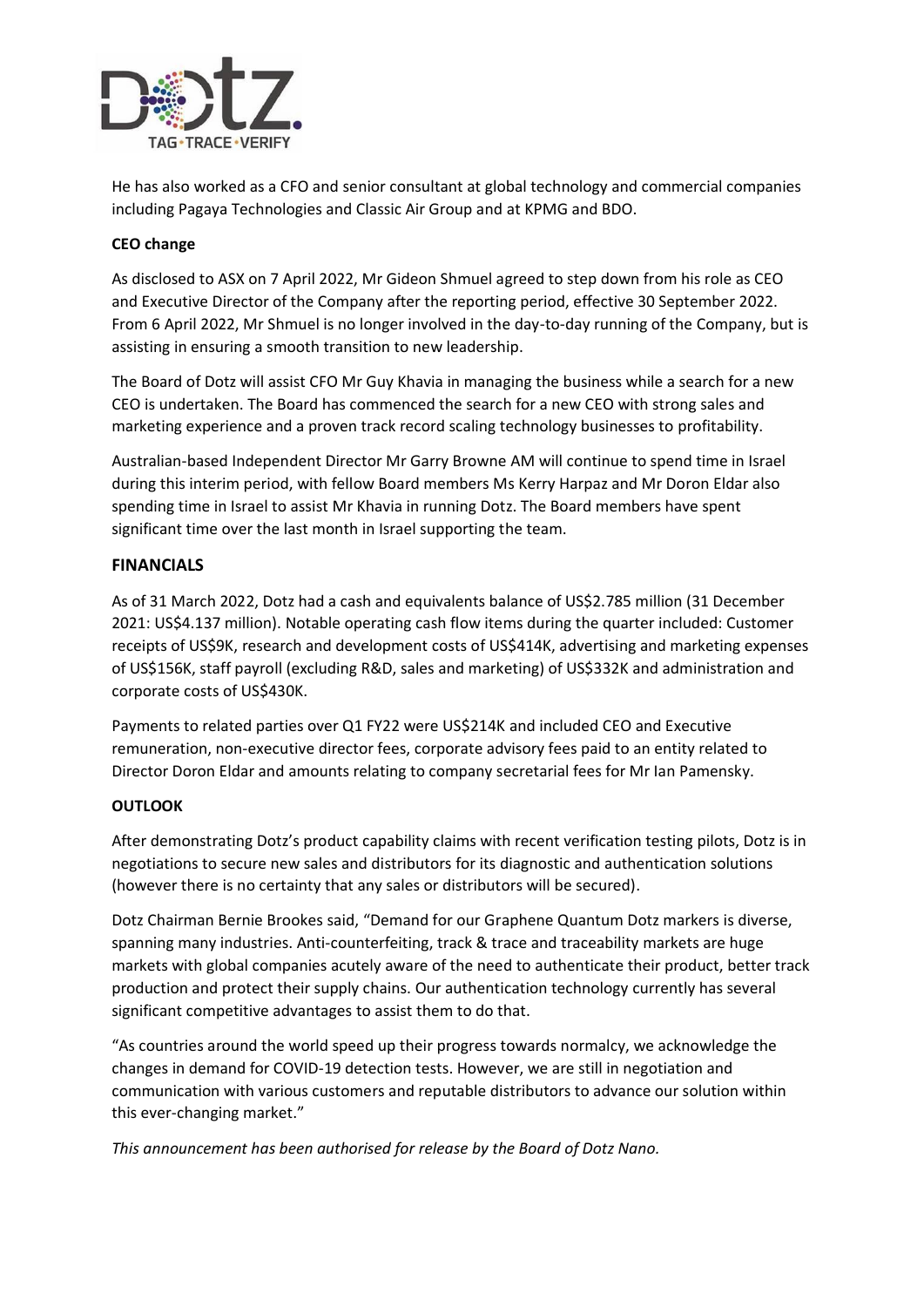

Further information:

**Investor Enquiries: Media Enquiries:** Eric Kuret Tristan Everett Market Eye Market Eye P: +61 417 311 335 P: +61 403 789 096

E: [eric.kuret@marketeye.com.au](mailto:eric.kuret@marketeye.com.au) E: [tristan.everett@marketeye.com.au](mailto:tristan.everett@marketeye.com.au)

### **About Dotz Nano Limited**

Dotz Nano Limited (ASX: DTZ) is a technology leader in research, production and marketing of anticounterfeiting, authentication, and tracing solutions.

Its unique products ValiDotz, BioDotz, Fluorensic and InSpec are exceptional solutions for numerous applications, such as: anti-counterfeiting, brand & reputation protection, oil & gas industry, liquids tagging, lubricants and DEF authentication, polymers tagging and bio-imaging.

To learn more about Dotz, please visit the website and corporate video via the following link [www.dotz.tech](http://www.dotz.tech/)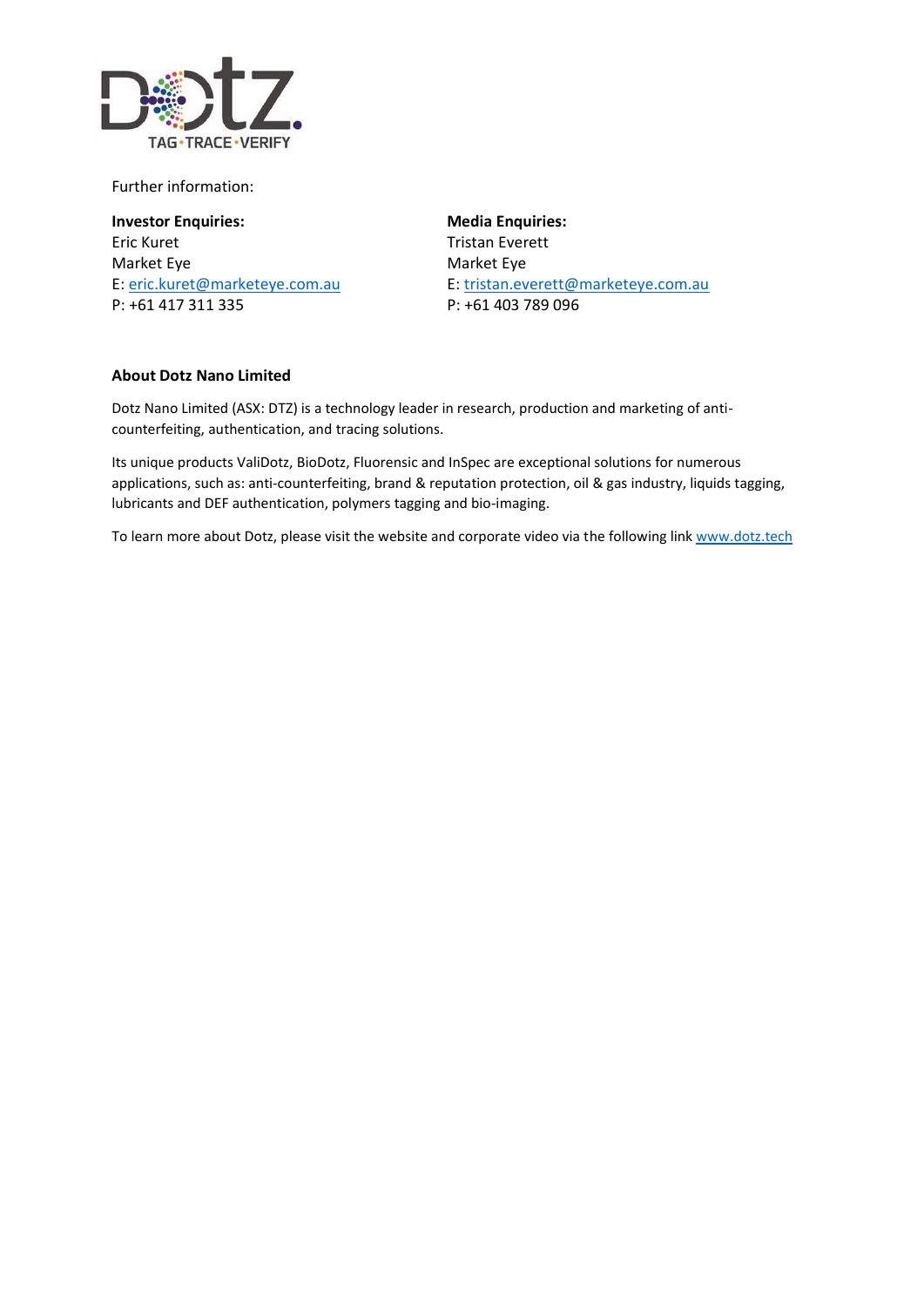# **Appendix 4C**

# **Quarterly cash flow report for entities subject to Listing Rule 4.7B**

| Name of entity           |                                   |
|--------------------------|-----------------------------------|
| <b>DOTZ NANO LIMITED</b> |                                   |
| <b>ABN</b>               | Quarter ended ("current quarter") |
| 71 125 264 575           | <b>31 MARCH 2022</b>              |
|                          |                                   |

|     | <b>Consolidated statement of cash flows</b>      | <b>Current</b><br>quarter<br><b>\$US'000</b> | Year to date<br>$(3$ months)<br><b>\$US'000</b> |
|-----|--------------------------------------------------|----------------------------------------------|-------------------------------------------------|
| 1.  | Cash flows from operating activities             |                                              |                                                 |
| 1.1 | Receipts from customers                          | 9                                            | 9                                               |
| 1.2 | Payments for                                     |                                              |                                                 |
|     | research and development<br>(a)                  | (414)                                        | (414)                                           |
|     | (b)<br>product manufacturing and operating costs | (36)                                         | (36)                                            |
|     | advertising and marketing<br>(c)                 | (156)                                        | (156)                                           |
|     | (d)<br>leased assets                             | (7)                                          | (7)                                             |
|     | staff costs<br>(e)                               | (332)                                        | (332)                                           |
|     | (f)<br>administration and corporate costs        | (430)                                        | (430)                                           |
| 1.3 | Dividends received (see note 3)                  |                                              |                                                 |
| 1.4 | Interest received                                |                                              |                                                 |
| 1.5 | Interest and other costs of finance paid         | (9)                                          | (9)                                             |
| 1.6 | Income taxes paid                                |                                              |                                                 |
| 1.7 | Government grants and tax incentives             |                                              |                                                 |
| 1.8 | Other – Input VAT and other                      | 27                                           | 27                                              |
| 1.9 | Net cash from / (used in) operating activities   | (1, 347)                                     | (1, 347)                                        |

| 2.  |     | Cash flows from investing activities |   |  |
|-----|-----|--------------------------------------|---|--|
| 2.1 |     | Payments to acquire or for:          |   |  |
|     | (a) | entities                             |   |  |
|     | (b) | businesses                           |   |  |
|     | (C) | property, plant and equipment        | 1 |  |
|     | (d) | investments                          |   |  |
|     | (e) | intellectual property                |   |  |
|     |     | other non-current assets             |   |  |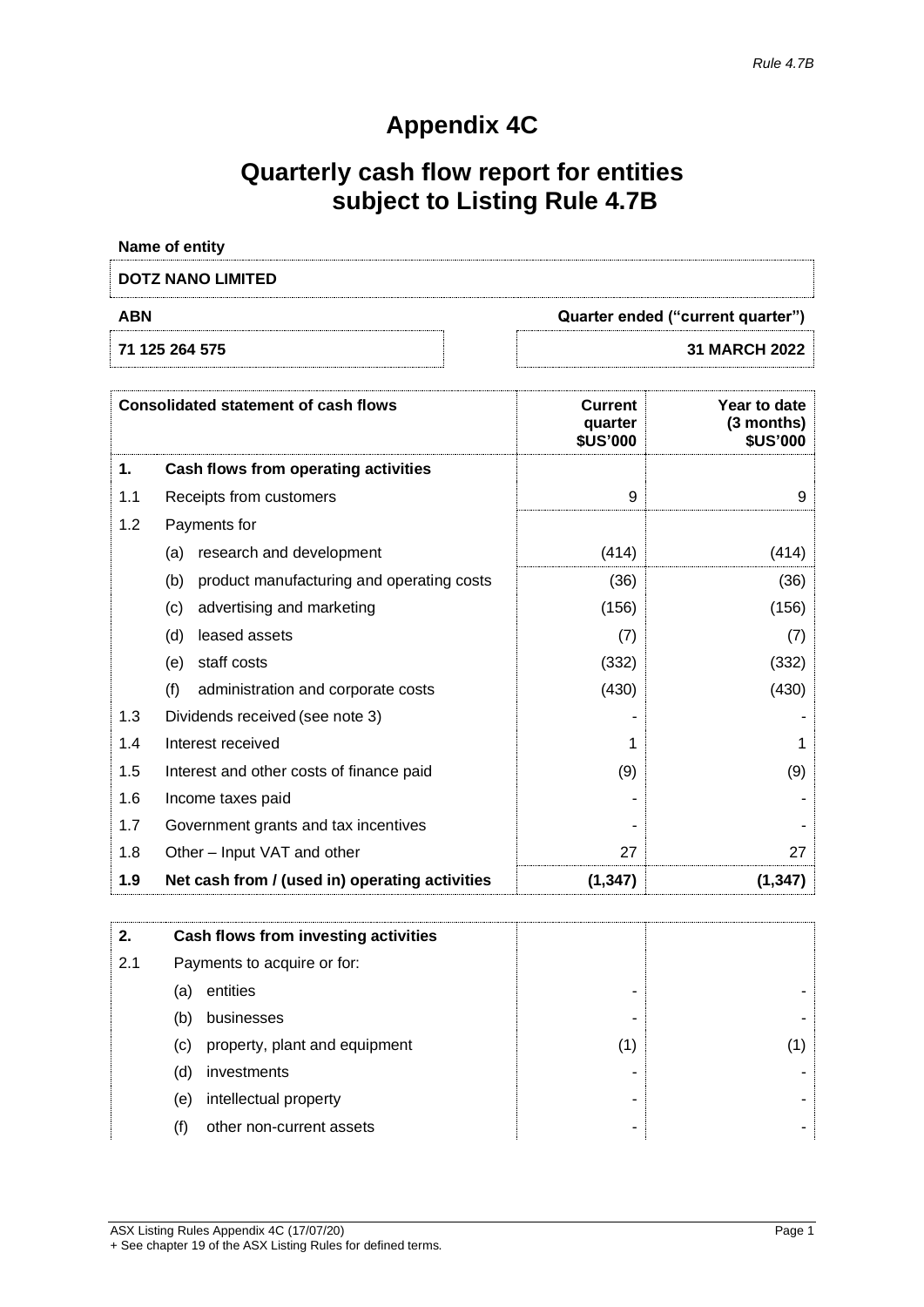|     | <b>Consolidated statement of cash flows</b>    | <b>Current</b><br>quarter<br><b>\$US'000</b> | Year to date<br>(3 months)<br><b>\$US'000</b> |
|-----|------------------------------------------------|----------------------------------------------|-----------------------------------------------|
| 2.2 | Proceeds from disposal of:                     |                                              |                                               |
|     | entities<br>(a)                                |                                              |                                               |
|     | (b)<br>businesses                              |                                              |                                               |
|     | property, plant and equipment<br>(c)           |                                              |                                               |
|     | (d)<br>investments                             | 15                                           | 15                                            |
|     | (e)<br>intellectual property                   |                                              |                                               |
|     | (f)<br>other non-current assets                |                                              |                                               |
| 2.3 | Cash flows from loans to other entities        |                                              |                                               |
| 2.4 | Dividends received (see note 3)                |                                              |                                               |
| 2.5 | Other (provide details if material)            |                                              |                                               |
| 2.6 | Net cash from / (used in) investing activities | 14                                           | 14                                            |

| 3.   | Cash flows from financing activities                                                       |      |      |
|------|--------------------------------------------------------------------------------------------|------|------|
| 3.1  | Proceeds from issues of equity securities<br>(excluding convertible debt securities)       |      |      |
| 3.2  | Proceeds from issue of convertible debt<br>securities                                      |      |      |
| 3.3  | Proceeds from exercise of options                                                          |      |      |
| 3.4  | Transaction costs related to issues of equity<br>securities or convertible debt securities |      |      |
| 3.5  | Proceeds from borrowings                                                                   |      |      |
| 3.6  | Repayment of borrowings                                                                    |      |      |
| 3.7  | Transaction costs related to loans and<br>borrowings                                       |      |      |
| 3.8  | Dividends paid                                                                             |      |      |
| 3.9  | Other (principal element of lease payments)                                                | (86) | (86) |
| 3.10 | Net cash from / (used in) financing activities                                             | (86) | (86) |

| 4.  | Net increase / (decrease) in cash and cash<br>equivalents for the period |          |          |
|-----|--------------------------------------------------------------------------|----------|----------|
| 4.1 | Cash and cash equivalents at beginning of<br>period                      | 4,137    | 4,137    |
| 4.2 | Net cash from / (used in) operating activities<br>item 1.9 above)        | (1, 347) | (1, 347) |
| 4.3 | Net cash from / (used in) investing activities<br>item 2.6 above)        | 14       | 14       |
| 4.4 | Net cash from / (used in) financing activities<br>(item 3.10 above)      | (86)     | (86)     |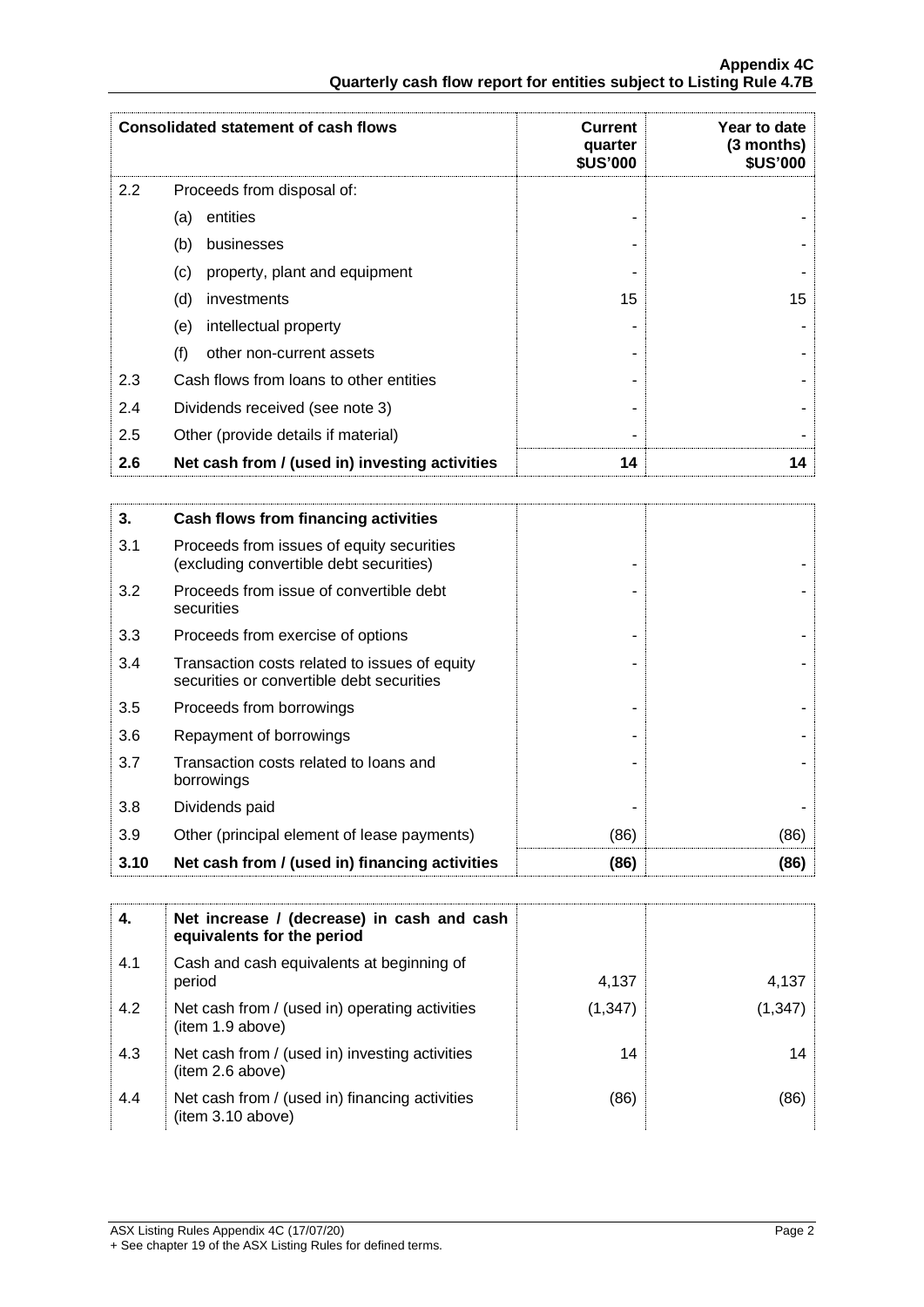#### **Appendix 4C Quarterly cash flow report for entities subject to Listing Rule 4.7B**

|     | Consolidated statement of cash flows                 | <b>Current</b><br>quarter<br><b>\$US'000</b> | Year to date<br>(3 months)<br><b>\$US'000</b> |
|-----|------------------------------------------------------|----------------------------------------------|-----------------------------------------------|
| 4.5 | Effect of movement in exchange rates on cash<br>held |                                              |                                               |
| 4.6 | Cash and cash equivalents at end of period           | 2.785                                        | 2.785                                         |

| 5.  | Reconciliation of cash and cash equivalents<br>at the end of the quarter (as shown in the<br>consolidated statement of cash flows) to the<br>related items in the accounts | <b>Current quarter</b><br><b>\$US'000</b> | <b>Previous quarter</b><br><b>\$US'000</b> |
|-----|----------------------------------------------------------------------------------------------------------------------------------------------------------------------------|-------------------------------------------|--------------------------------------------|
| 5.1 | Bank balances                                                                                                                                                              | 2.785                                     | 4.137                                      |
| 5.2 | Call deposits                                                                                                                                                              |                                           |                                            |
| 5.3 | <b>Bank overdrafts</b>                                                                                                                                                     |                                           |                                            |
| 5.4 | Other (provide details)                                                                                                                                                    |                                           |                                            |
| 5.5 | Cash and cash equivalents at end of quarter<br>(should equal item 4.6 above)                                                                                               | 2.785                                     | 4.137                                      |

| 6.  | Payments to related parties of the entity and their associates                                                                                     | <b>Current quarter</b><br><b>\$US'000</b> |  |
|-----|----------------------------------------------------------------------------------------------------------------------------------------------------|-------------------------------------------|--|
| 6.1 | Aggregate amount of payments to related parties and their<br>associates included in item 1                                                         |                                           |  |
| 6.2 | Aggregate amount of payments to related parties and their<br>associates included in item 2                                                         |                                           |  |
|     | Payments for managing director and non-executive director fees.<br>Also includes US\$13k relating to company secretarial fees for Mr Ian Pamensky. |                                           |  |

| 7.  | <b>Financing facilities</b><br>Note: the term "facility' includes all forms of<br>financing arrangements available to the entity.<br>Add notes as necessary for an understanding of<br>the sources of finance available to the entity.                                                             | <b>Total facility</b><br>amount at<br>quarter end<br><b>\$US'000</b> | Amount drawn at<br>quarter end<br><b>\$US'000</b> |
|-----|----------------------------------------------------------------------------------------------------------------------------------------------------------------------------------------------------------------------------------------------------------------------------------------------------|----------------------------------------------------------------------|---------------------------------------------------|
| 7.1 | Loan facilities                                                                                                                                                                                                                                                                                    |                                                                      |                                                   |
| 7.2 | Credit standby arrangements                                                                                                                                                                                                                                                                        |                                                                      |                                                   |
| 7.3 | Other (please specify)                                                                                                                                                                                                                                                                             |                                                                      |                                                   |
| 7.4 | <b>Total financing facilities</b>                                                                                                                                                                                                                                                                  |                                                                      |                                                   |
| 7.5 | Unused financing facilities available at quarter end                                                                                                                                                                                                                                               |                                                                      |                                                   |
| 7.6 | Include in the box below a description of each facility above, including the lender, interest<br>rate, maturity date and whether it is secured or unsecured. If any additional financing facilities<br>have been entered into or are proposed to be entered into after quarter end, include a note |                                                                      |                                                   |

providing details of those facilities as well.

1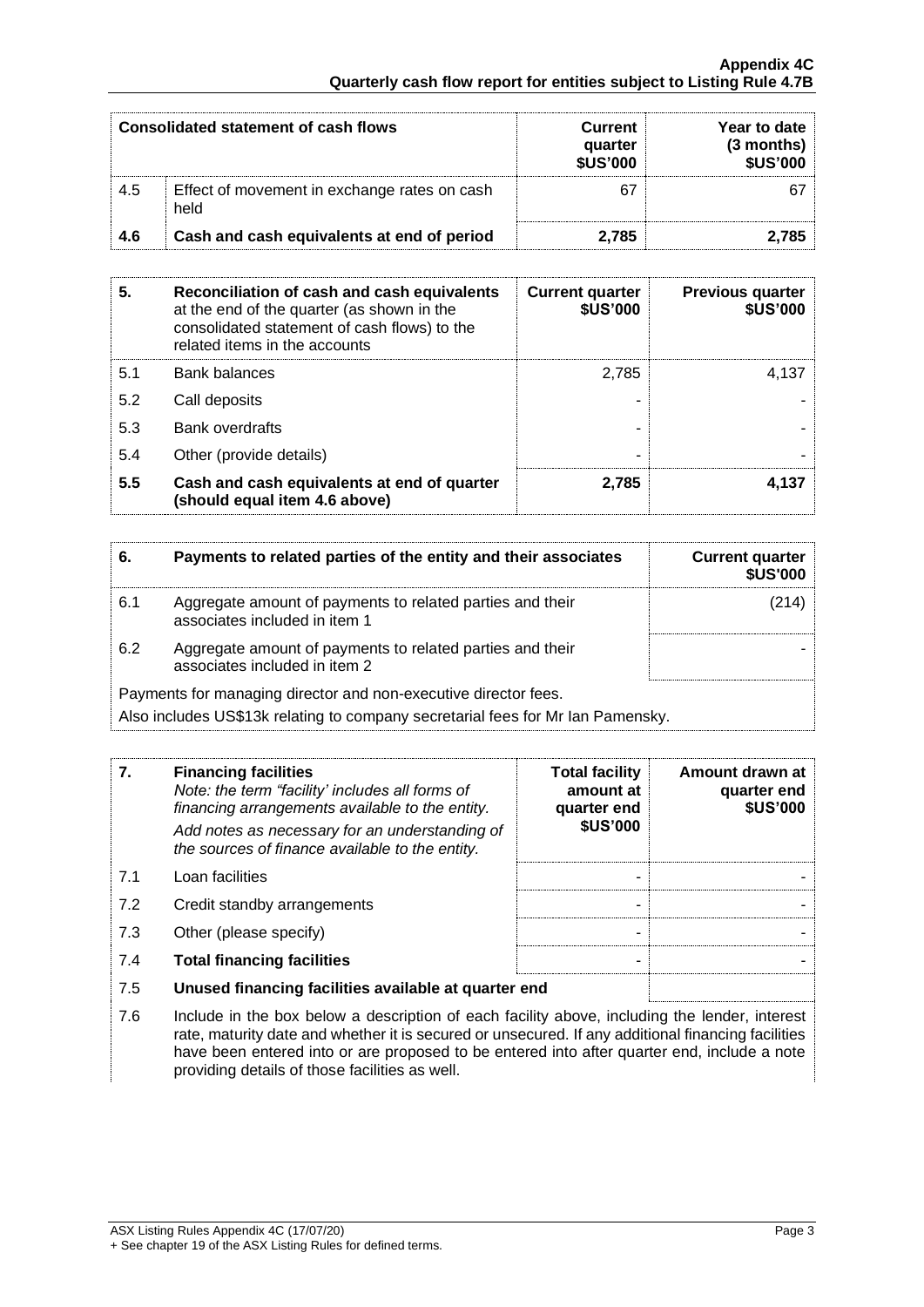### **Appendix 4C Quarterly cash flow report for entities subject to Listing Rule 4.7B**

| 8.  | Estimated cash available for future operating activities                                                                                                                                                                                           | <b>\$US'000</b> |  |
|-----|----------------------------------------------------------------------------------------------------------------------------------------------------------------------------------------------------------------------------------------------------|-----------------|--|
| 8.1 | Net cash from / (used in) operating activities (item 1.9)                                                                                                                                                                                          | (1, 347)        |  |
| 8.2 | Cash and cash equivalents at quarter end (item 4.6)                                                                                                                                                                                                | 2,785           |  |
| 8.3 | Unused finance facilities available at quarter end (item 7.5)                                                                                                                                                                                      |                 |  |
| 8.4 | Total available funding (item $8.2 +$ item $8.3$ )                                                                                                                                                                                                 | 2,785           |  |
| 8.5 | Estimated quarters of funding available (item 8.4 divided by<br>item 8.1)                                                                                                                                                                          | 2.07            |  |
|     | Note: if the entity has reported positive net operating cash flows in item 1.9, answer item 8.5 as "N/A". Otherwise, a<br>figure for the estimated quarters of funding available must be included in item 8.5.                                     |                 |  |
| 8.6 | If item 8.5 is less than 2 quarters, please provide answers to the following questions:<br>8.6.1<br>Does the entity expect that it will continue to have the current level of net operating<br>cash flows for the time being and, if not, why not? |                 |  |
|     |                                                                                                                                                                                                                                                    |                 |  |
|     | Answer:                                                                                                                                                                                                                                            |                 |  |
|     | N/A                                                                                                                                                                                                                                                |                 |  |
|     | 8.6.2<br>Has the entity taken any steps, or does it propose to take any steps, to raise further<br>cash to fund its operations and, if so, what are those steps and how likely does it<br>believe that they will be successful?                    |                 |  |
|     | Answer:                                                                                                                                                                                                                                            |                 |  |
|     | N/A                                                                                                                                                                                                                                                |                 |  |

8.6.3 Does the entity expect to be able to continue its operations and to meet its business objectives and, if so, on what basis?

Answer:

N/A

*Note: where item 8.5 is less than 2 quarters, all of questions 8.6.1, 8.6.2 and 8.6.3 above must be answered.*

# **Compliance statement**

- 1 This statement has been prepared in accordance with accounting standards and policies which comply with Listing Rule 19.11A.
- 2 This statement gives a true and fair view of the matters disclosed.

Date: ...........**02 May 2022**.........................................

Authorised by: .......... **Board of Directors**........................................... (Name of body or officer authorising release – see note 4)

#### **Notes**

- 1. This quarterly cash flow report and the accompanying activity report provide a basis for informing the market about the entity's activities for the past quarter, how they have been financed and the effect this has had on its cash position. An entity that wishes to disclose additional information over and above the minimum required under the Listing Rules is encouraged to do so.
- 2. If this quarterly cash flow report has been prepared in accordance with Australian Accounting Standards, the definitions in, and provisions of, *AASB 107: Statement of Cash Flows* apply to this report. If this quarterly cash flow report has been